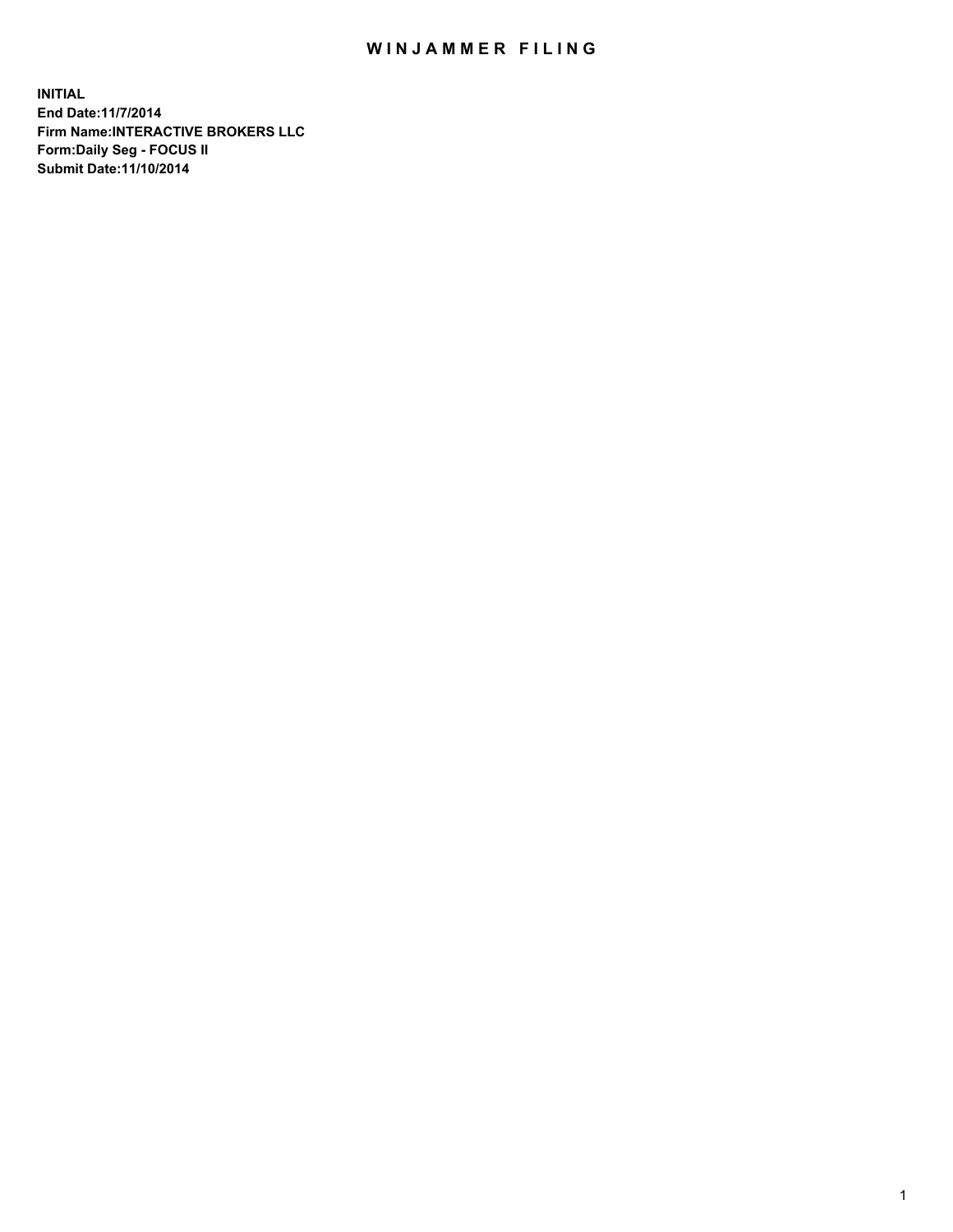## **INITIAL End Date:11/7/2014 Firm Name:INTERACTIVE BROKERS LLC Form:Daily Seg - FOCUS II Submit Date:11/10/2014 Daily Segregation - Cover Page**

| Name of Company<br><b>Contact Name</b><br><b>Contact Phone Number</b><br><b>Contact Email Address</b>                                                                                                                                                                                                                          | <b>INTERACTIVE BROKERS LLC</b><br><b>Michael Ellman</b><br>203-422-8926<br>mellman@interactivebrokers.co<br>$m$ |
|--------------------------------------------------------------------------------------------------------------------------------------------------------------------------------------------------------------------------------------------------------------------------------------------------------------------------------|-----------------------------------------------------------------------------------------------------------------|
| FCM's Customer Segregated Funds Residual Interest Target (choose one):<br>a. Minimum dollar amount: ; or<br>b. Minimum percentage of customer segregated funds required:% ; or<br>c. Dollar amount range between: and; or<br>d. Percentage range of customer segregated funds required between:% and%.                         | $\overline{\mathbf{0}}$<br>0<br>155,000,000 245,000,000<br>0 <sub>0</sub>                                       |
| FCM's Customer Secured Amount Funds Residual Interest Target (choose one):<br>a. Minimum dollar amount: ; or<br>b. Minimum percentage of customer secured funds required:% ; or<br>c. Dollar amount range between: and; or<br>d. Percentage range of customer secured funds required between:% and%.                           | $\overline{\mathbf{0}}$<br>0<br>80,000,000 120,000,000<br>0 <sub>0</sub>                                        |
| FCM's Cleared Swaps Customer Collateral Residual Interest Target (choose one):<br>a. Minimum dollar amount: ; or<br>b. Minimum percentage of cleared swaps customer collateral required:% ; or<br>c. Dollar amount range between: and; or<br>d. Percentage range of cleared swaps customer collateral required between:% and%. | $\overline{\mathbf{0}}$<br>$\underline{\mathbf{0}}$<br>0 <sub>0</sub><br>0 <sub>0</sub>                         |
| Current ANC:on<br><b>Broker Dealer Minimum</b><br>Debit/Deficit - CustomersCurrent AmountGross Amount<br>Domestic Debit/Deficit                                                                                                                                                                                                | 2,571,872,307 07-NOV-2014<br>372,927,162<br>5,102,389                                                           |
| Foreign Debit/Deficit<br>Debit/Deficit - Non CustomersCurrent AmountGross Amount<br>Domestic Debit/Deficit<br>Foreign Debit/Deficit<br>Proprietary Profit/Loss<br>Domestic Profit/Loss                                                                                                                                         | 4,006,2730<br>0 <sub>0</sub><br>0 <sub>0</sub><br>$\overline{\mathbf{0}}$                                       |
| Foreign Profit/Loss<br>Proprietary Open Trade Equity<br>Domestic OTE<br>Foreign OTE<br><b>SPAN</b><br><b>Customer SPAN Calculation</b>                                                                                                                                                                                         | $\overline{\mathbf{0}}$<br>$\underline{\mathbf{0}}$<br><u>0</u><br>1,080,116,882                                |
| Non-Customer SPAN Calcualation<br><b>Proprietary Capital Charges</b><br>Minimum Dollar Amount Requirement<br>Other NFA Dollar Amount Requirement                                                                                                                                                                               | 32,482,596<br><u>0</u><br>20,000,000 [7465]<br>21,303,251 [7475]                                                |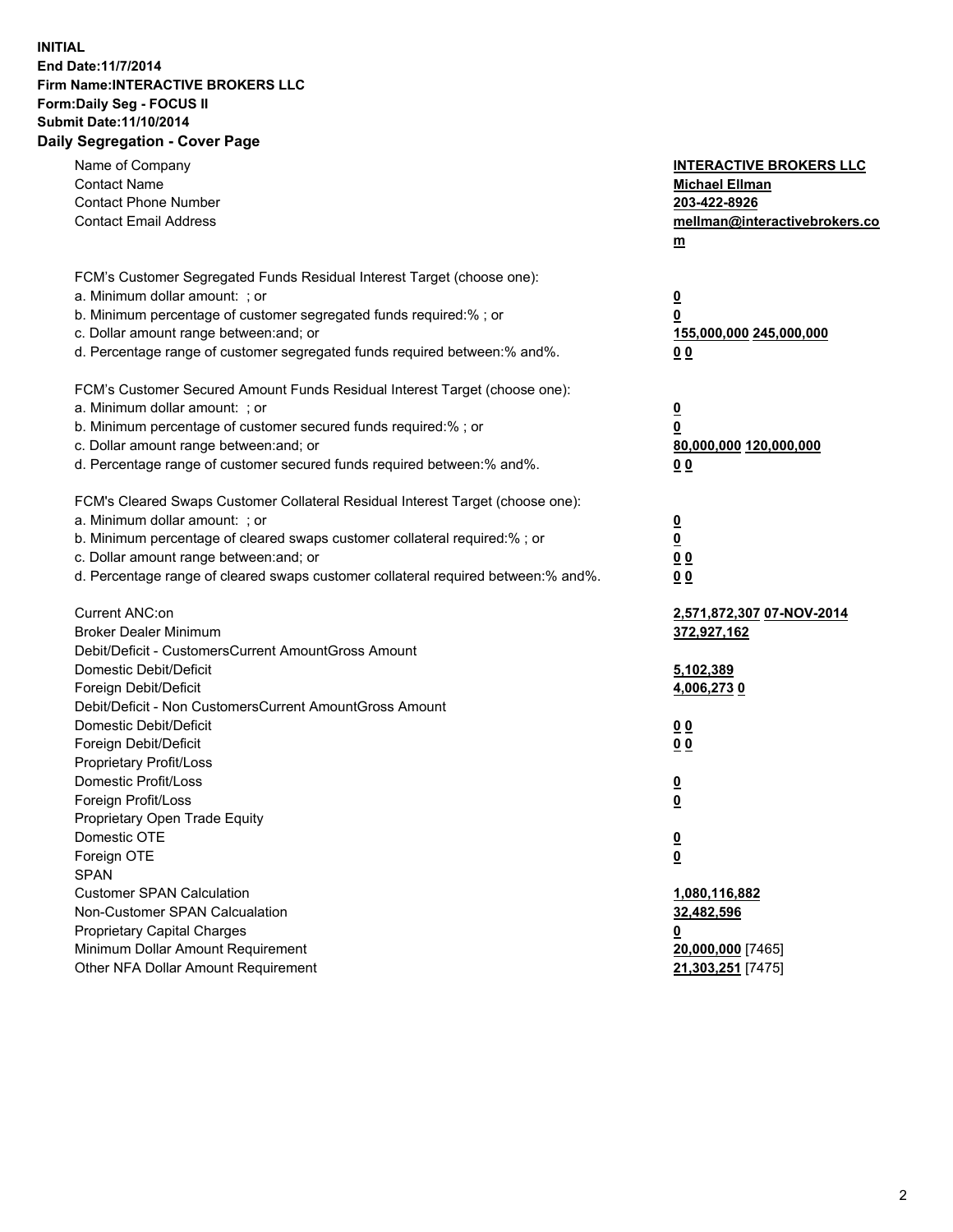## **INITIAL End Date:11/7/2014 Firm Name:INTERACTIVE BROKERS LLC Form:Daily Seg - FOCUS II Submit Date:11/10/2014 Daily Segregation - Secured Amounts**

|          | Daily Jegiegation - Jeculed Aniounts                                                                       |                                   |
|----------|------------------------------------------------------------------------------------------------------------|-----------------------------------|
|          | Foreign Futures and Foreign Options Secured Amounts                                                        |                                   |
|          | Amount required to be set aside pursuant to law, rule or regulation of a foreign                           | $0$ [7305]                        |
|          | government or a rule of a self-regulatory organization authorized thereunder                               |                                   |
| 1.       | Net ledger balance - Foreign Futures and Foreign Option Trading - All Customers                            |                                   |
|          | A. Cash                                                                                                    | 294,737,456 [7315]                |
|          | B. Securities (at market)                                                                                  | $0$ [7317]                        |
| 2.       | Net unrealized profit (loss) in open futures contracts traded on a foreign board of trade                  | -312,486 [7325]                   |
| 3.       | Exchange traded options                                                                                    |                                   |
|          | a. Market value of open option contracts purchased on a foreign board of trade                             | 386,794 [7335]                    |
|          | b. Market value of open contracts granted (sold) on a foreign board of trade                               | -522,551 [7337]                   |
| 4.       | Net equity (deficit) (add lines 1.2. and 3.)                                                               | 294,289,213 [7345]                |
| 5.       | Account liquidating to a deficit and account with a debit balances - gross amount                          | 4,006,273 [7351]                  |
|          | Less: amount offset by customer owned securities                                                           | 0 [7352] 4,006,273 [7354]         |
| 6.       | Amount required to be set aside as the secured amount - Net Liquidating Equity                             | 298,295,486 [7355]                |
|          | Method (add lines 4 and 5)                                                                                 |                                   |
| 7.       | Greater of amount required to be set aside pursuant to foreign jurisdiction (above) or line                | 298,295,486 [7360]                |
|          | 6.                                                                                                         |                                   |
|          | FUNDS DEPOSITED IN SEPARATE REGULATION 30.7 ACCOUNTS                                                       |                                   |
| 1.       | Cash in banks                                                                                              |                                   |
|          | A. Banks located in the United States                                                                      | 340,766,306 [7500]                |
|          | B. Other banks qualified under Regulation 30.7                                                             | 0 [7520] 340,766,306 [7530]       |
| 2.       | Securities                                                                                                 |                                   |
|          | A. In safekeeping with banks located in the United States                                                  | $Q$ [7540]                        |
|          | B. In safekeeping with other banks qualified under Regulation 30.7                                         | 0 [7560] 0 [7570]                 |
| 3.       | Equities with registered futures commission merchants                                                      |                                   |
|          | A. Cash                                                                                                    | $0$ [7580]                        |
|          | <b>B.</b> Securities                                                                                       | $0$ [7590]                        |
|          | C. Unrealized gain (loss) on open futures contracts                                                        | $0$ [7600]                        |
|          | D. Value of long option contracts                                                                          | $0$ [7610]                        |
|          | E. Value of short option contracts                                                                         | 0 [7615] 0 [7620]                 |
| 4.       | Amounts held by clearing organizations of foreign boards of trade                                          |                                   |
|          | A. Cash                                                                                                    | $0$ [7640]                        |
|          | <b>B.</b> Securities                                                                                       | $0$ [7650]                        |
|          | C. Amount due to (from) clearing organization - daily variation                                            | $0$ [7660]                        |
|          | D. Value of long option contracts                                                                          | $0$ [7670]                        |
|          | E. Value of short option contracts                                                                         | 0 [7675] 0 [7680]                 |
| 5.       | Amounts held by members of foreign boards of trade                                                         |                                   |
|          | A. Cash                                                                                                    | 54,089,450 [7700]                 |
|          | <b>B.</b> Securities                                                                                       | $0$ [7710]                        |
|          | C. Unrealized gain (loss) on open futures contracts                                                        | 1,530,944 [7720]                  |
|          | D. Value of long option contracts                                                                          | 386,776 [7730]                    |
|          | E. Value of short option contracts                                                                         | -522,527 [7735] 55,484,643 [7740] |
| 6.       | Amounts with other depositories designated by a foreign board of trade                                     |                                   |
| 7.       |                                                                                                            | 0 [7760]                          |
|          | Segregated funds on hand                                                                                   | $0$ [7765]                        |
| 8.<br>9. | Total funds in separate section 30.7 accounts                                                              | 396,250,949 [7770]                |
|          | Excess (deficiency) Set Aside for Secured Amount (subtract line 7 Secured Statement<br>Page 1 from Line 8) | 97,955,463 [7380]                 |
| 10.      | Management Target Amount for Excess funds in separate section 30.7 accounts                                | 80,000,000 [7780]                 |
| 11.      | Excess (deficiency) funds in separate 30.7 accounts over (under) Management Target                         | 17,955,463 [7785]                 |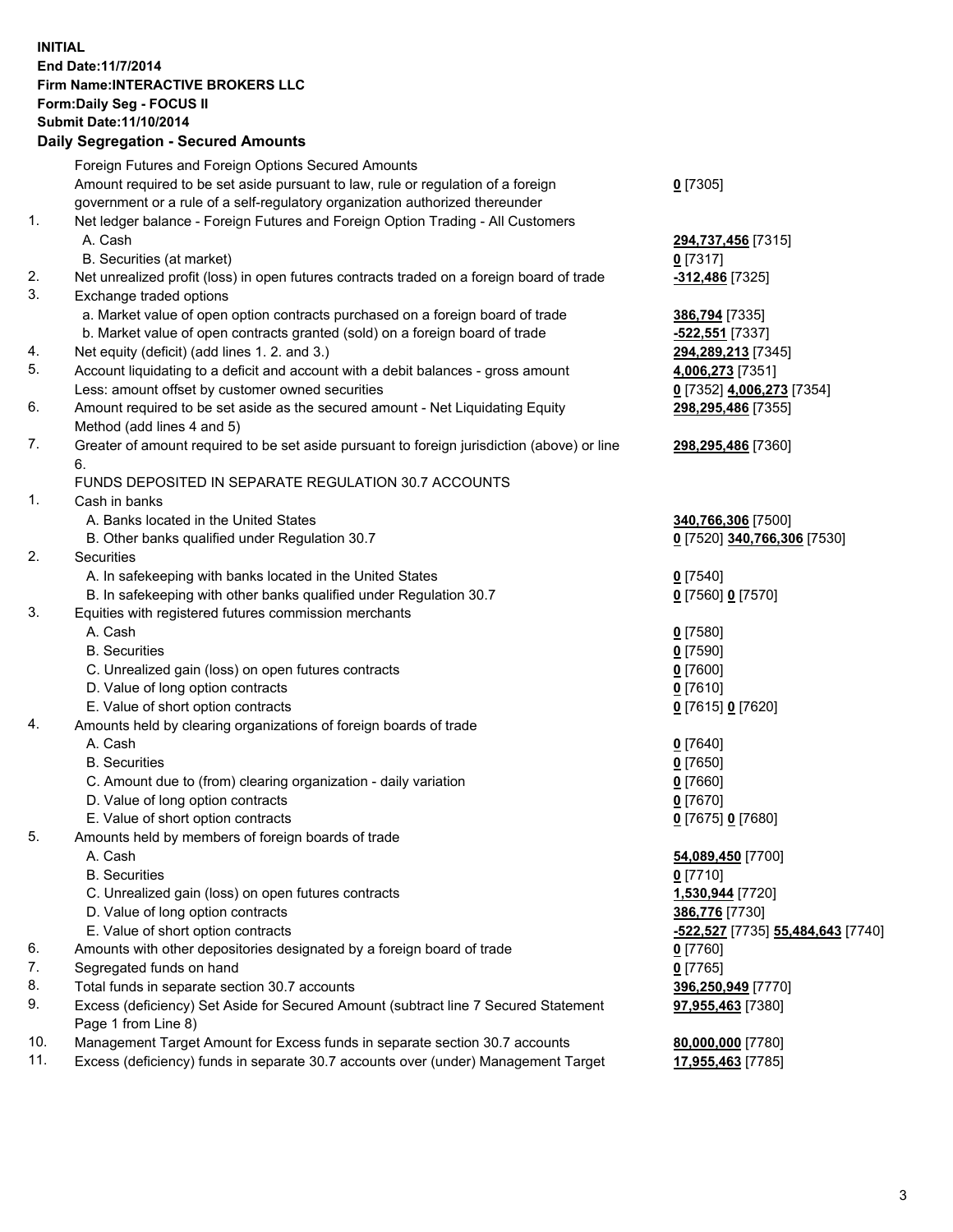**INITIAL End Date:11/7/2014 Firm Name:INTERACTIVE BROKERS LLC Form:Daily Seg - FOCUS II Submit Date:11/10/2014 Daily Segregation - Segregation Statement** SEGREGATION REQUIREMENTS(Section 4d(2) of the CEAct) 1. Net ledger balance A. Cash **2,388,376,879** [7010] B. Securities (at market) **0** [7020] 2. Net unrealized profit (loss) in open futures contracts traded on a contract market **-45,410,020** [7030] 3. Exchange traded options A. Add market value of open option contracts purchased on a contract market **120,947,337** [7032] B. Deduct market value of open option contracts granted (sold) on a contract market **-190,275,696** [7033] 4. Net equity (deficit) (add lines 1, 2 and 3) **2,273,638,500** [7040] 5. Accounts liquidating to a deficit and accounts with debit balances - gross amount **5,102,389** [7045] Less: amount offset by customer securities **0** [7047] **5,102,389** [7050] 6. Amount required to be segregated (add lines 4 and 5) **2,278,740,889** [7060] FUNDS IN SEGREGATED ACCOUNTS 7. Deposited in segregated funds bank accounts A. Cash **367,091,768** [7070] B. Securities representing investments of customers' funds (at market) **1,216,231,951** [7080] C. Securities held for particular customers or option customers in lieu of cash (at market) **0** [7090] 8. Margins on deposit with derivatives clearing organizations of contract markets A. Cash **8,787,065** [7100] B. Securities representing investments of customers' funds (at market) **79,530,142** [7110] C. Securities held for particular customers or option customers in lieu of cash (at market) **0** [7120] 9. Net settlement from (to) derivatives clearing organizations of contract markets **257,684** [7130] 10. Exchange traded options A. Value of open long option contracts **792,626** [7132] B. Value of open short option contracts **-5,700,216** [7133] 11. Net equities with other FCMs A. Net liquidating equity **-32,469,899** [7140] B. Securities representing investments of customers' funds (at market) **844,961,669** [7160] C. Securities held for particular customers or option customers in lieu of cash (at market) **0** [7170] 12. Segregated funds on hand **0** [7150] 13. Total amount in segregation (add lines 7 through 12) **2,479,482,790** [7180] 14. Excess (deficiency) funds in segregation (subtract line 6 from line 13) **200,741,901** [7190] 15. Management Target Amount for Excess funds in segregation **155,000,000** [7194]

16. Excess (deficiency) funds in segregation over (under) Management Target Amount Excess

**45,741,901** [7198]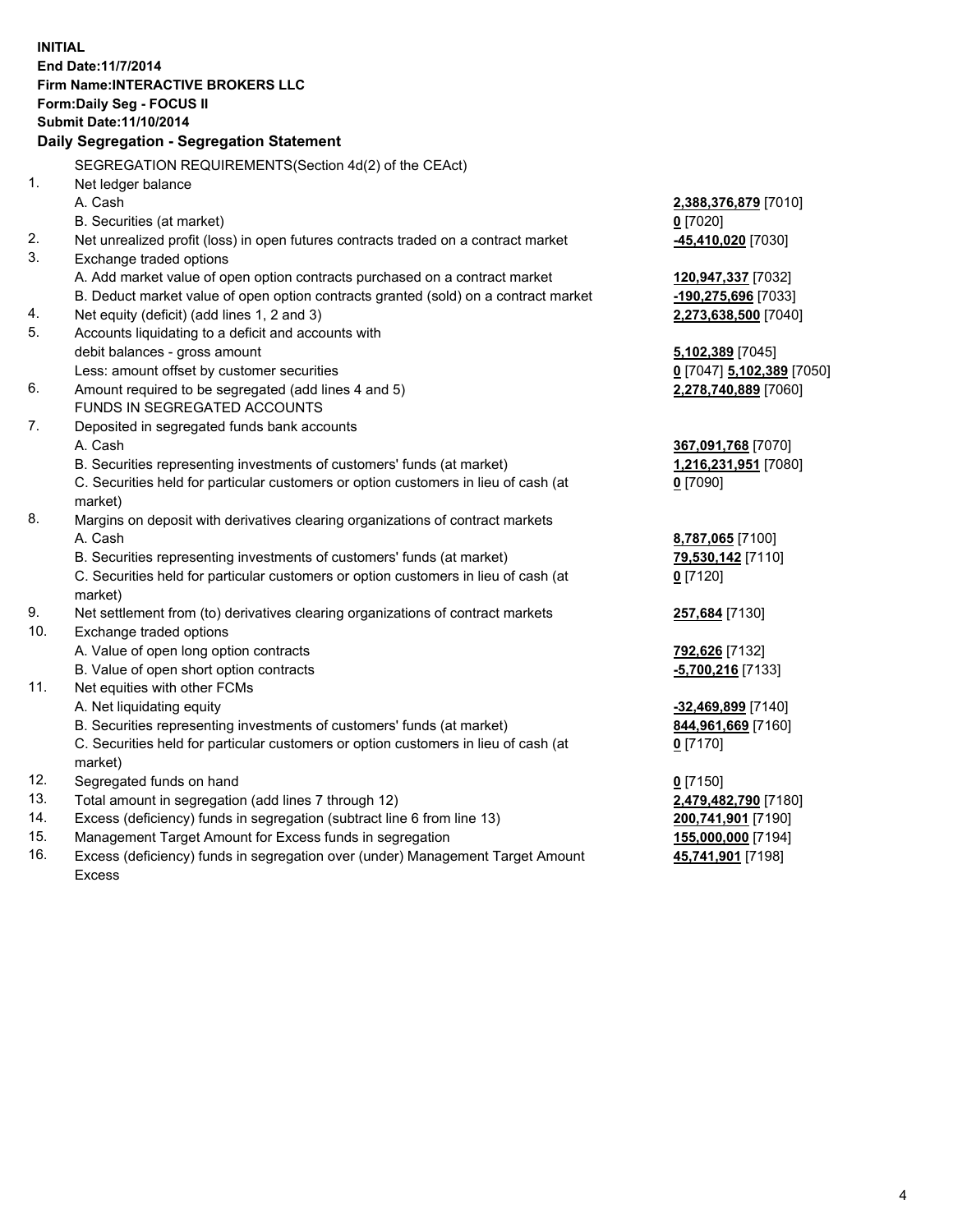## **INITIAL End Date:11/7/2014 Firm Name:INTERACTIVE BROKERS LLC Form:Daily Seg - FOCUS II Submit Date:11/10/2014 Daily Segregation - Supplemental**

| $\blacksquare$           | Total gross margin deficiencies - Segregated Funds Origin                              | 188,803 [9100] |
|--------------------------|----------------------------------------------------------------------------------------|----------------|
| $\sim$                   | Total gross margin deficiencies - Secured Funds Origin                                 | 71,785 [9101]  |
| $\blacksquare$           | Total gross margin deficiencies - Cleared Swaps Customer Collateral Funds Origin       | $0$ [9102]     |
| $\blacksquare$           | Total gross margin deficiencies - Noncustomer and Proprietary Accounts Origin          | $0$ [9103]     |
| $\blacksquare$           | Total number of accounts contributing to total gross margin deficiencies - Segregated  | 12 [9104]      |
|                          | Funds Origin                                                                           |                |
| $\blacksquare$           | Total number of accounts contributing to total gross margin deficiencies - Secured     | $6$ [9105]     |
|                          | <b>Funds Origin</b>                                                                    |                |
| $\blacksquare$           | Total number of accounts contributing to the total gross margin deficiencies - Cleared | $0$ [9106]     |
|                          | Swaps Customer Collateral Funds Origin                                                 |                |
| $\overline{\phantom{a}}$ | Total number of accounts contributing to the total gross margin deficiencies -         | $0$ [9107]     |
|                          | Noncustomer and Proprietary Accounts Origin                                            |                |
| $\overline{\phantom{a}}$ | Upload a copy of the firm's daily margin report the FCM uses to issue margin calls     |                |
|                          | which corresponds with the reporting date.                                             |                |

11.07.2014 Commodity Margin Deficiency Report.xls